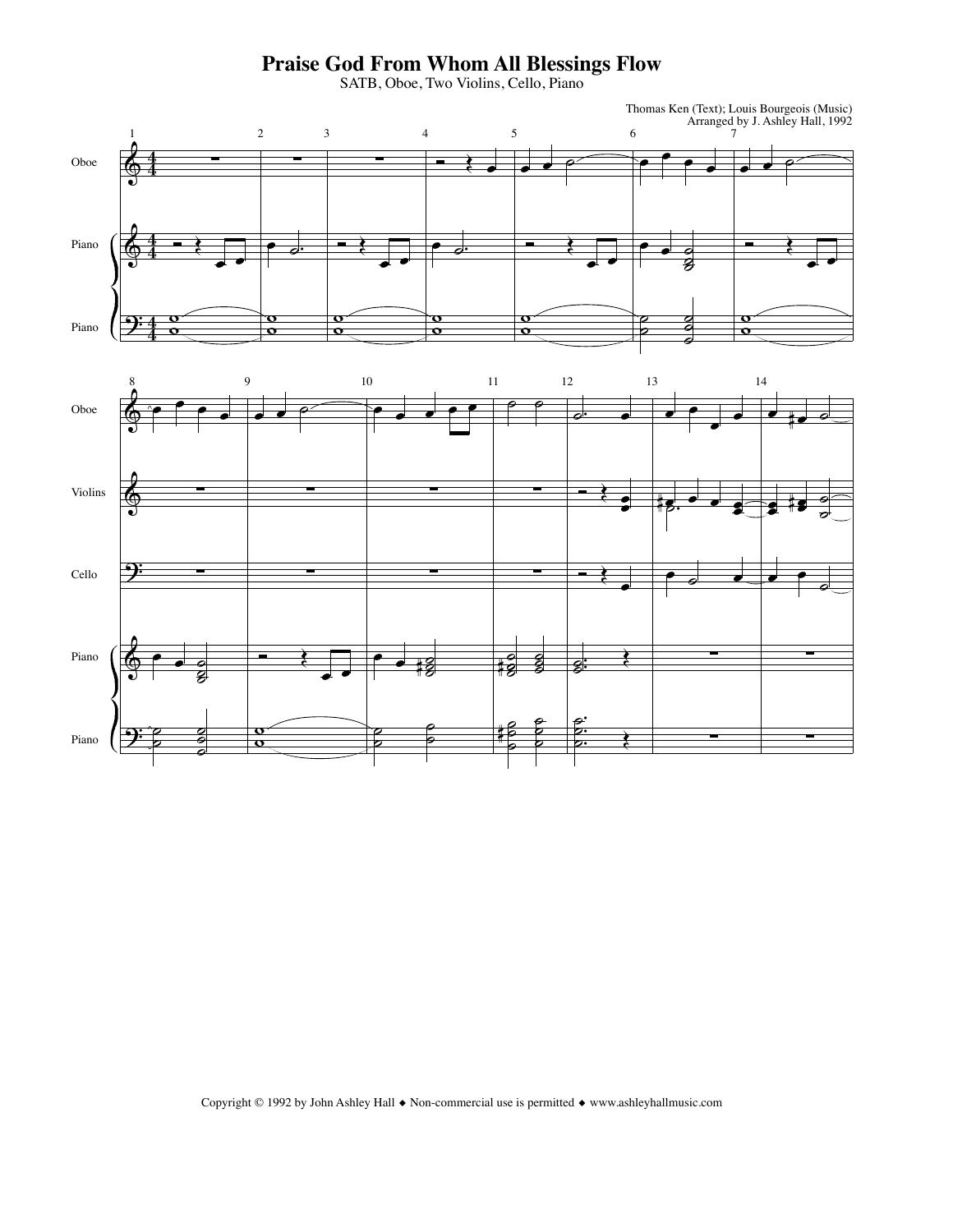

Copyright © 1992 by John Ashley Hall  $\bullet$  Non-commercial use is permitted  $\bullet$  www.ashleyhallmusic.com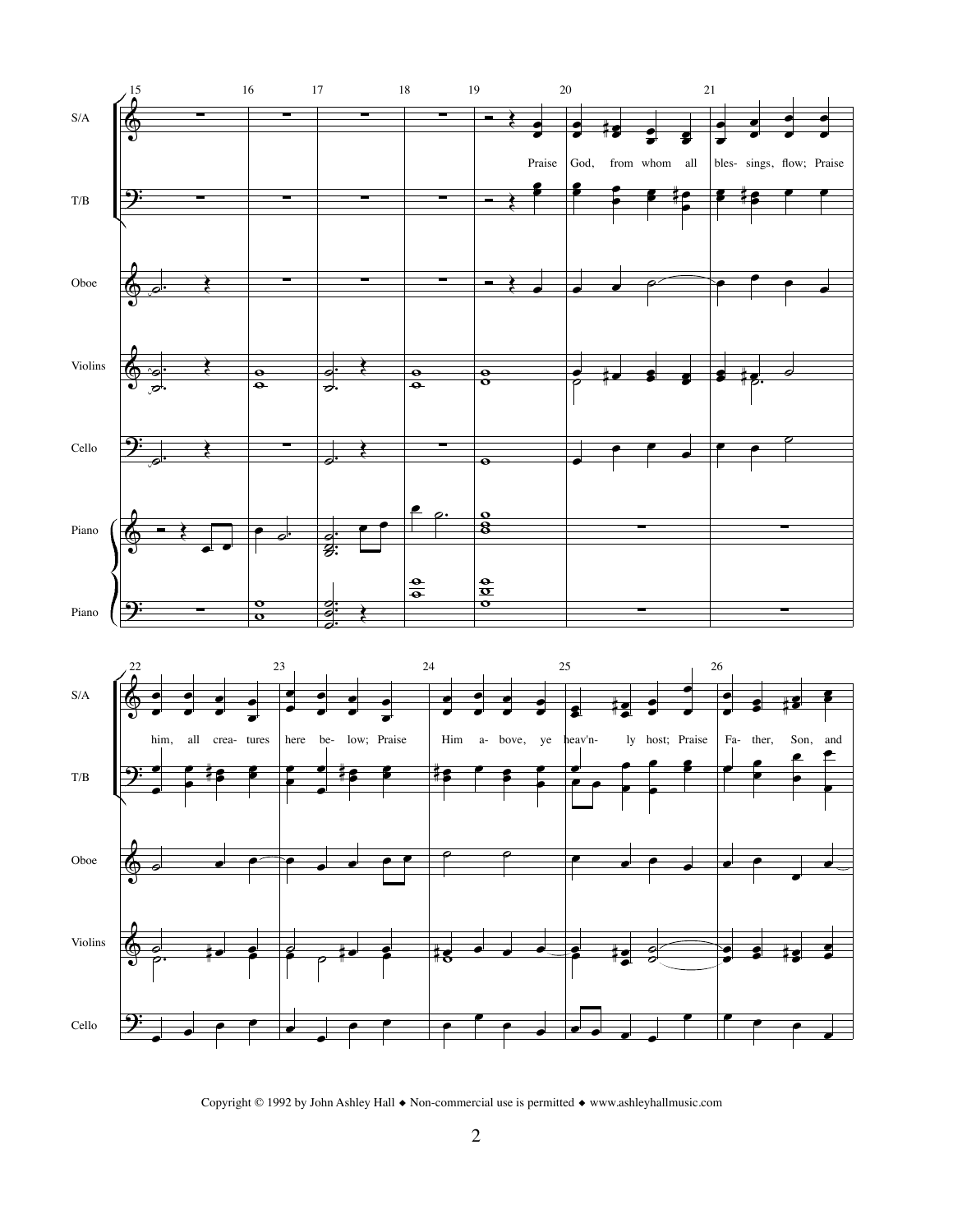

Copyright © 1992 by John Ashley Hall  $\bullet$  Non-commercial use is permitted  $\bullet$  www.ashleyhallmusic.com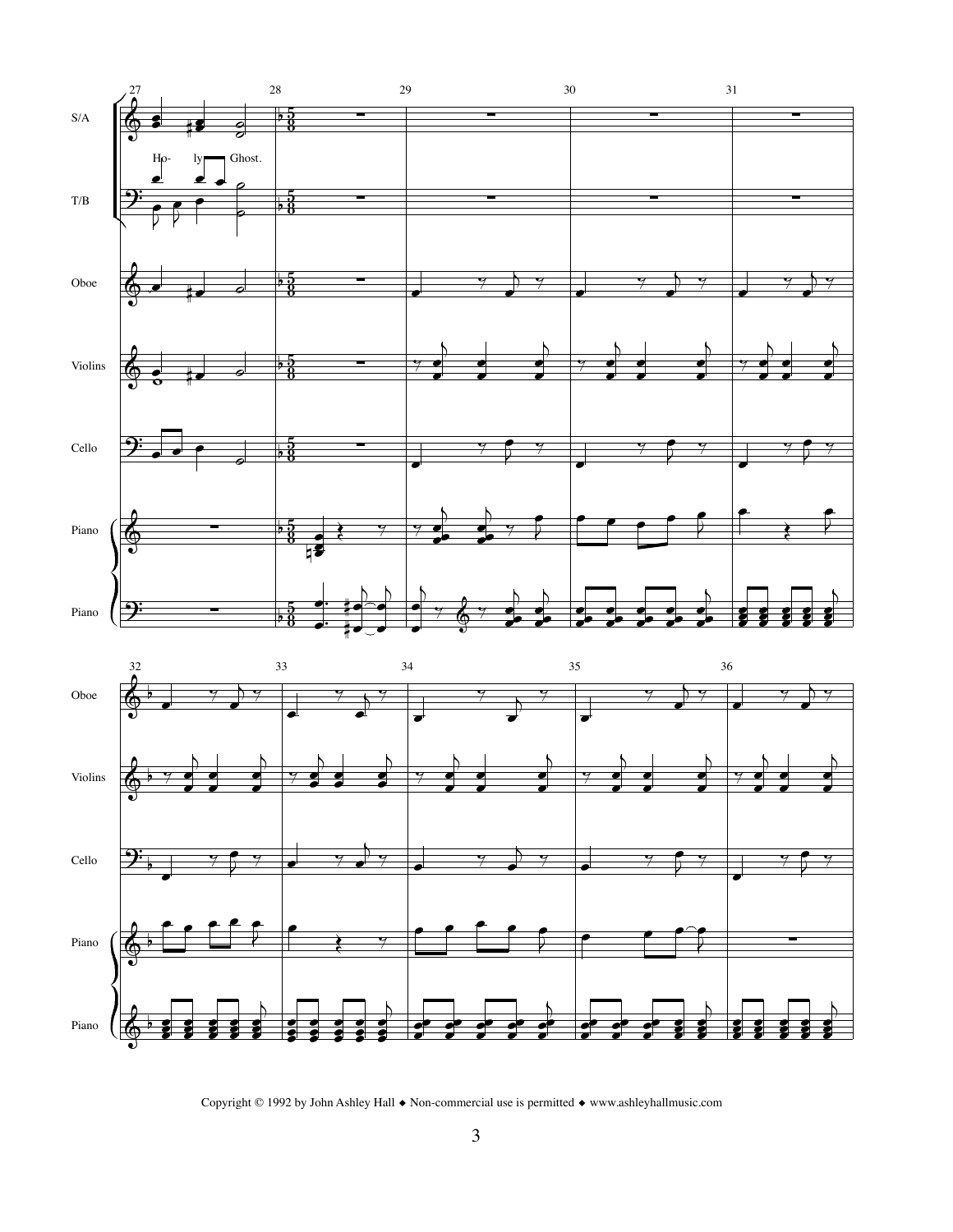



Copyright © 1992 by John Ashley Hall  $\bullet$  Non-commercial use is permitted  $\bullet$  www.ashleyhallmusic.com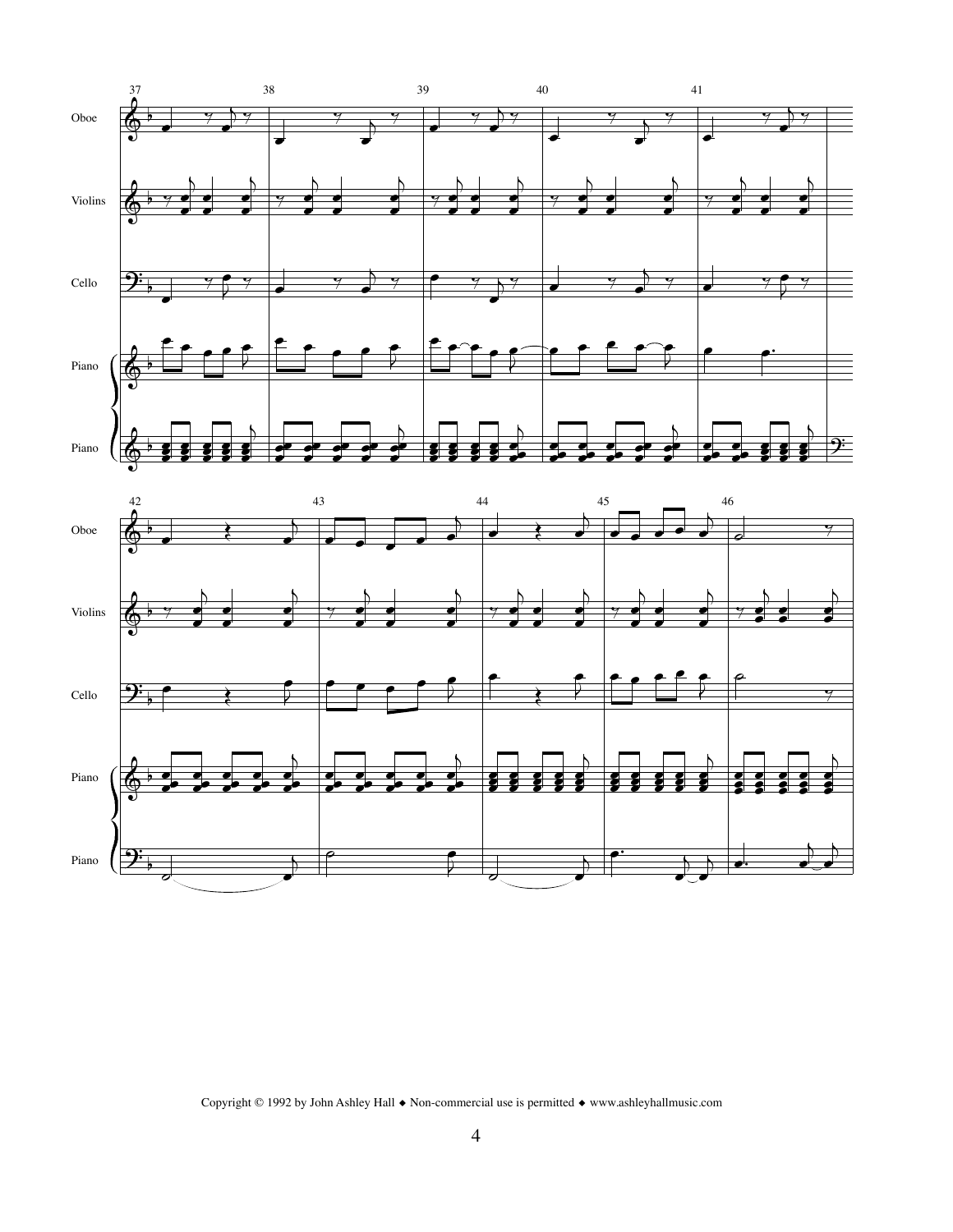



Copyright © 1992 by John Ashley Hall ◆ Non-commercial use is permitted ◆ www.ashleyhallmusic.com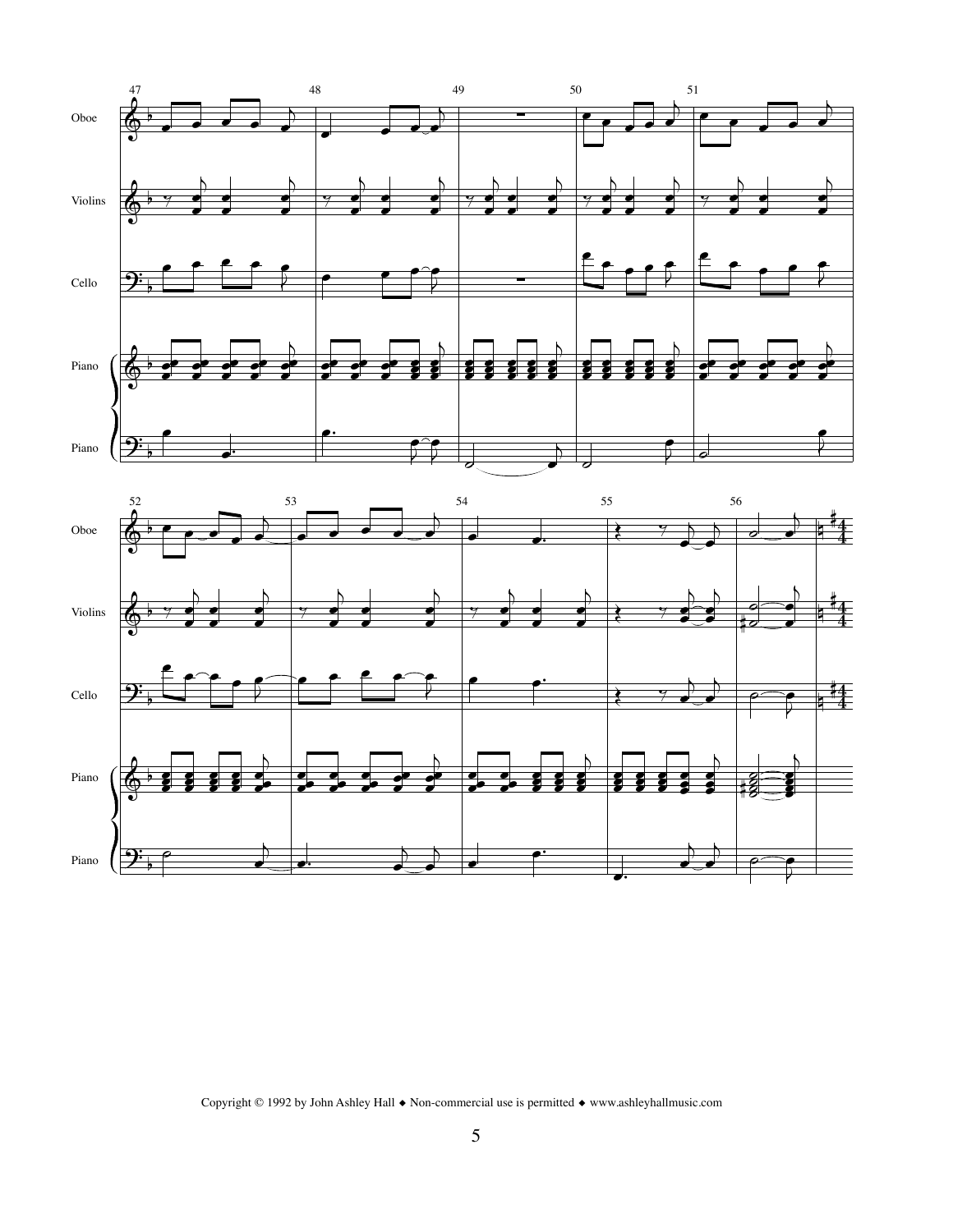



Copyright © 1992 by John Ashley Hall ◆ Non-commercial use is permitted ◆ www.ashleyhallmusic.com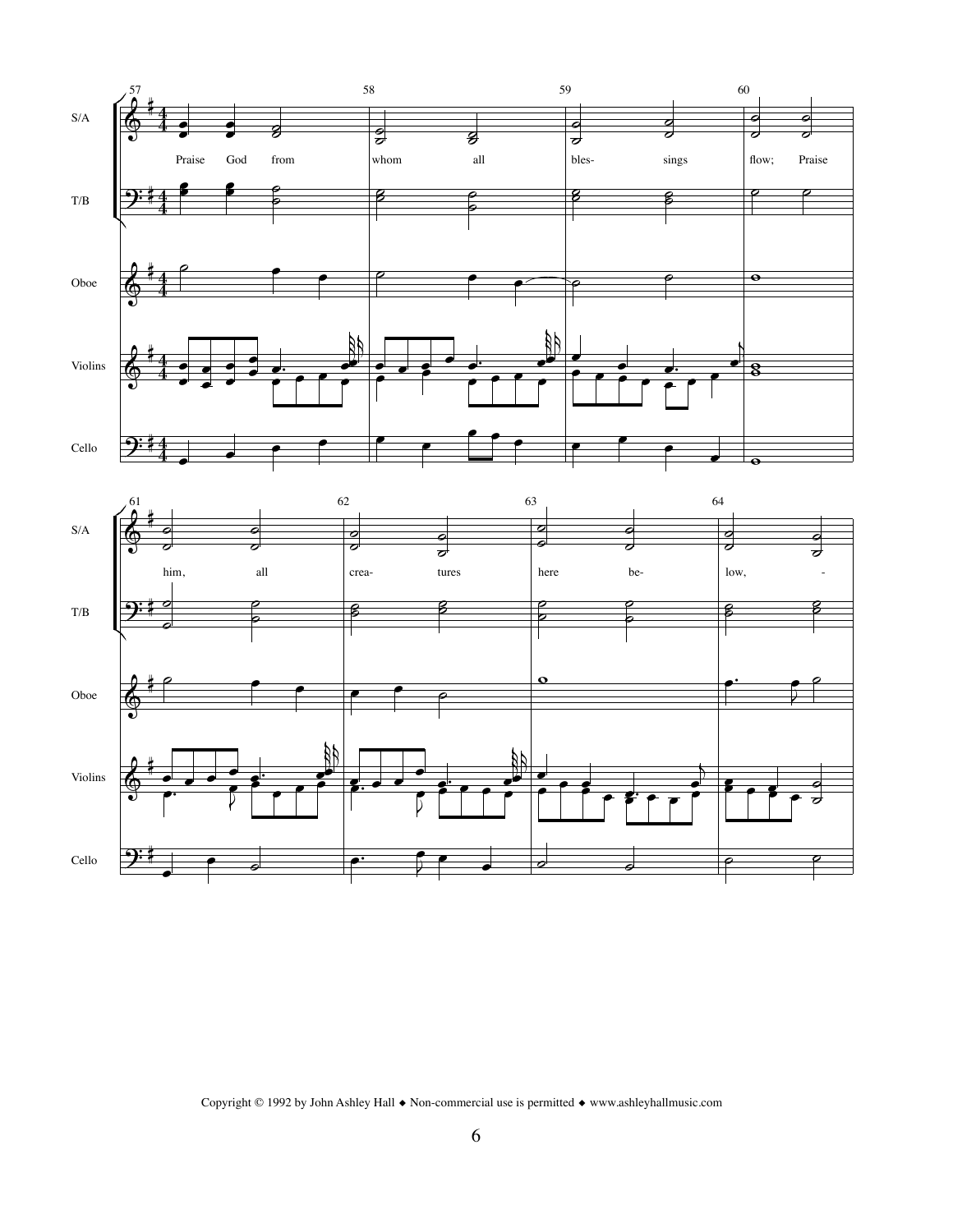



Copyright © 1992 by John Ashley Hall ◆ Non-commercial use is permitted ◆ www.ashleyhallmusic.com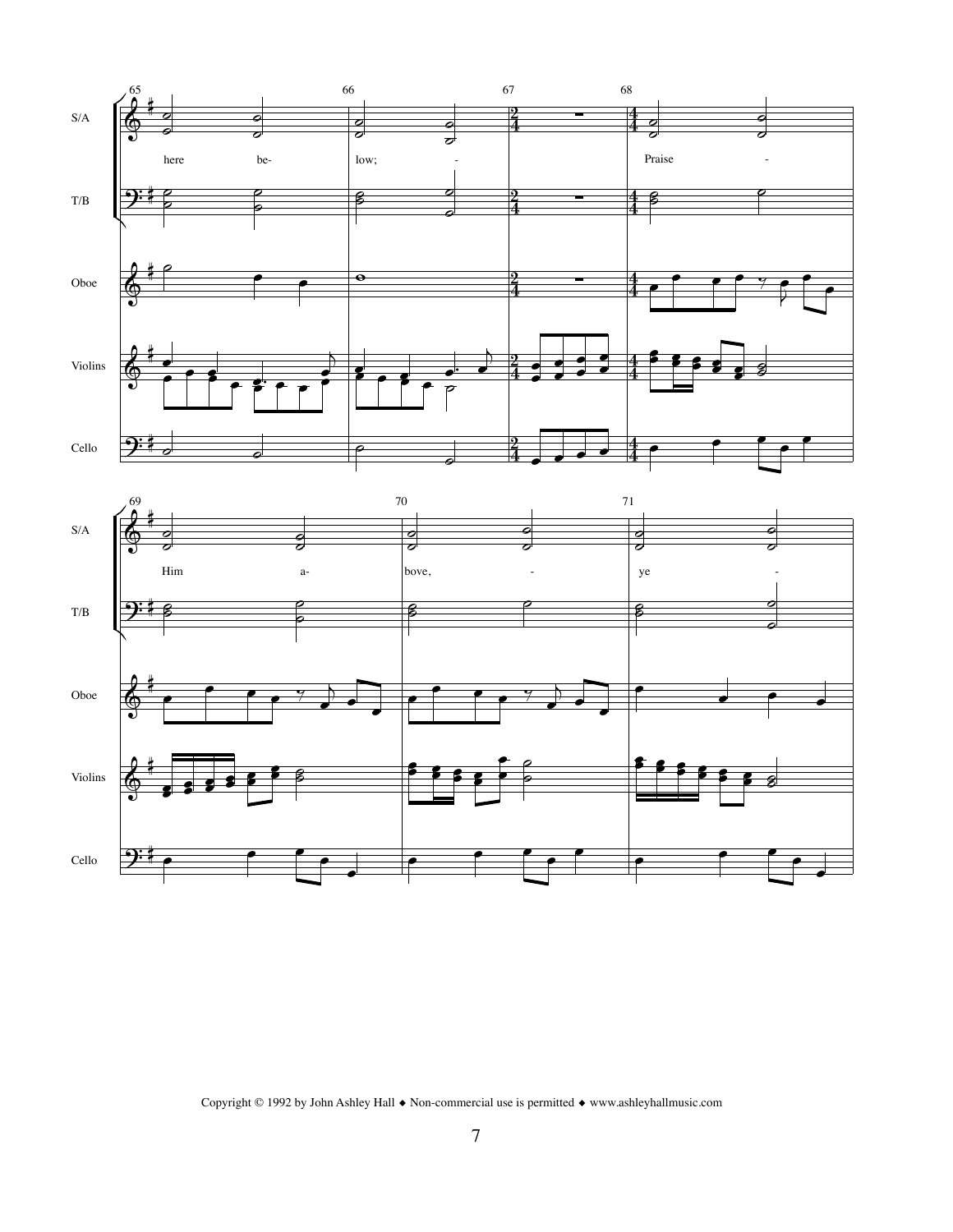

Copyright © 1992 by John Ashley Hall ◆ Non-commercial use is permitted ◆ www.ashleyhallmusic.com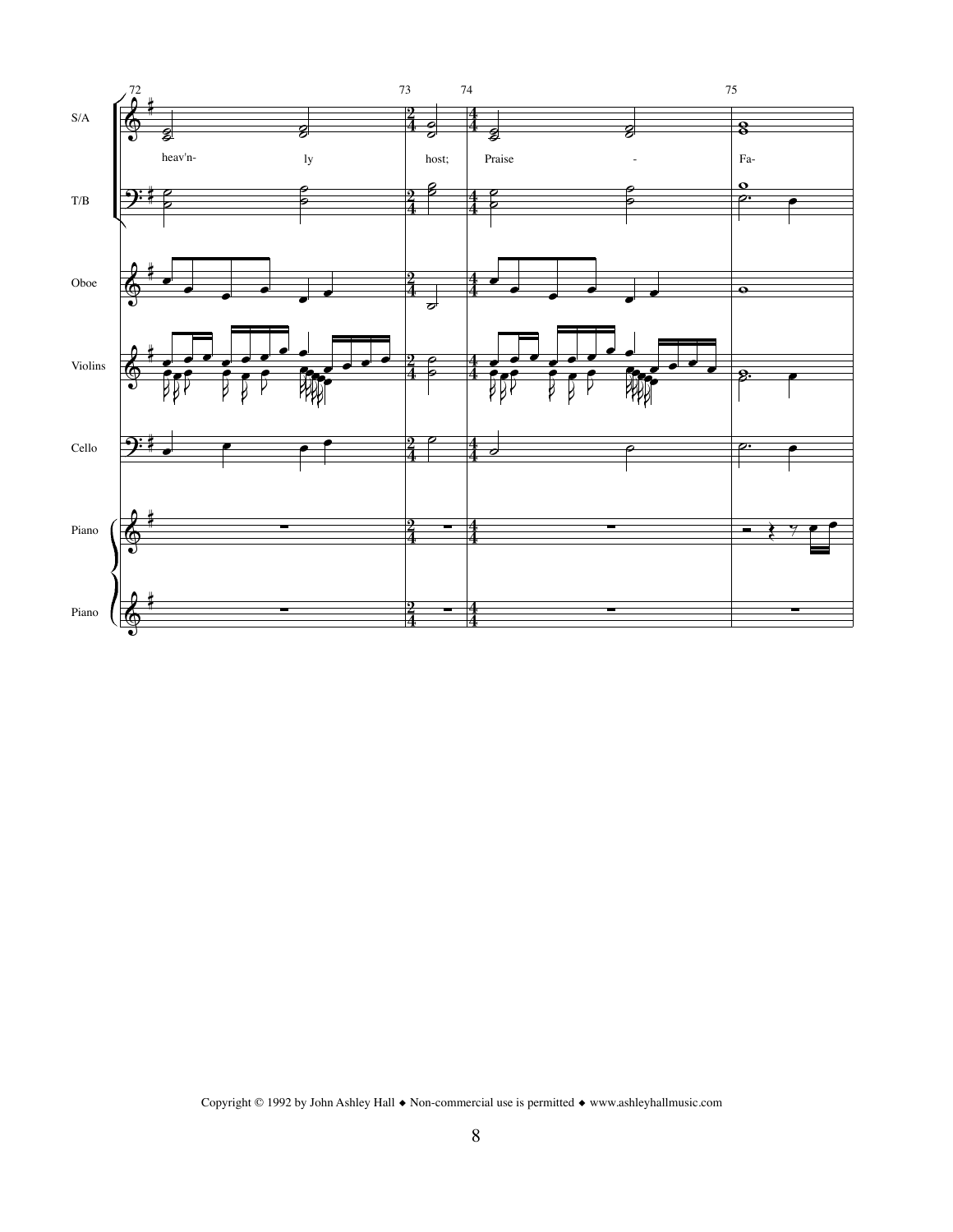

Copyright © 1992 by John Ashley Hall  $\bullet$  Non-commercial use is permitted  $\bullet$  www.ashleyhallmusic.com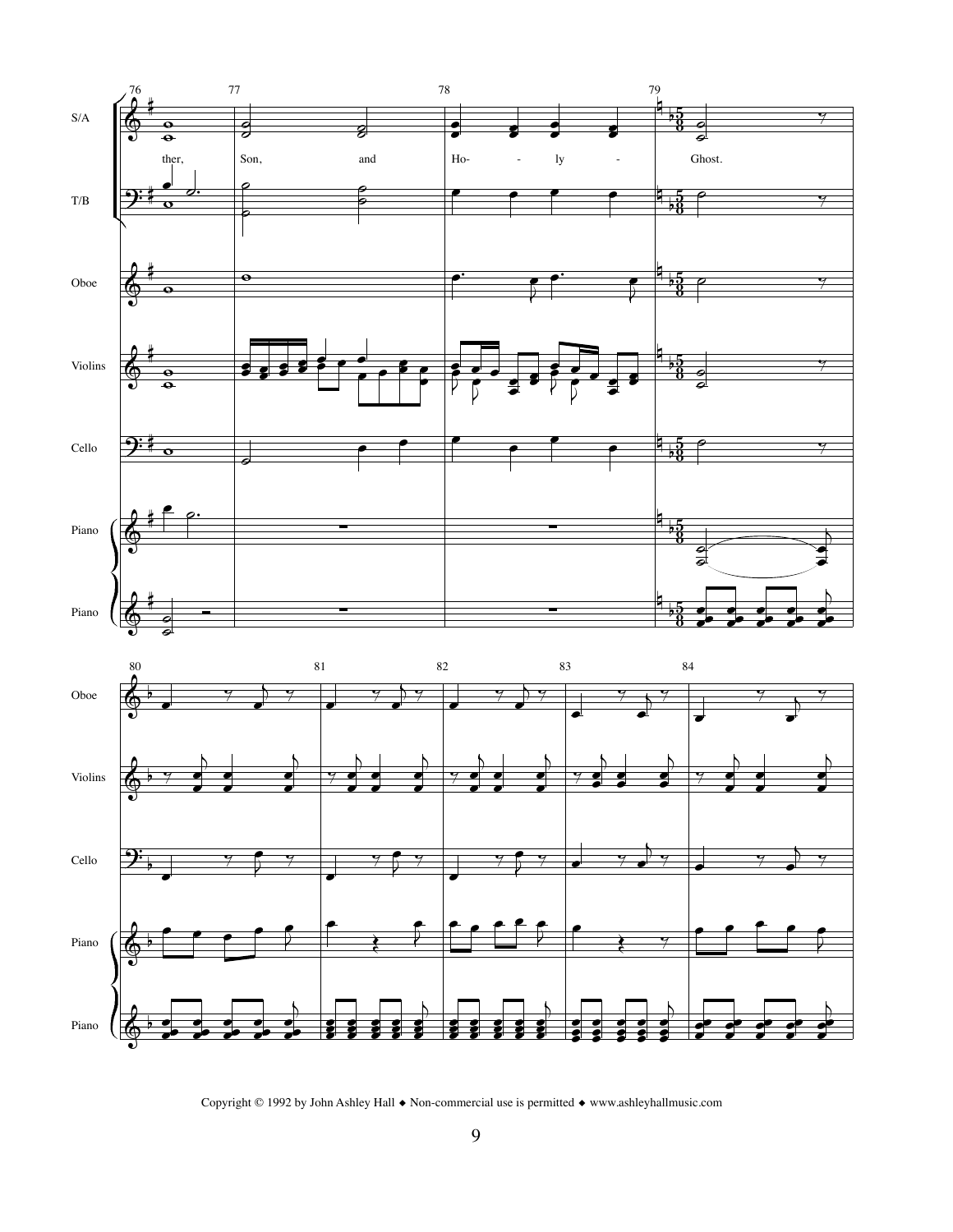



Copyright © 1992 by John Ashley Hall ◆ Non-commercial use is permitted ◆ www.ashleyhallmusic.com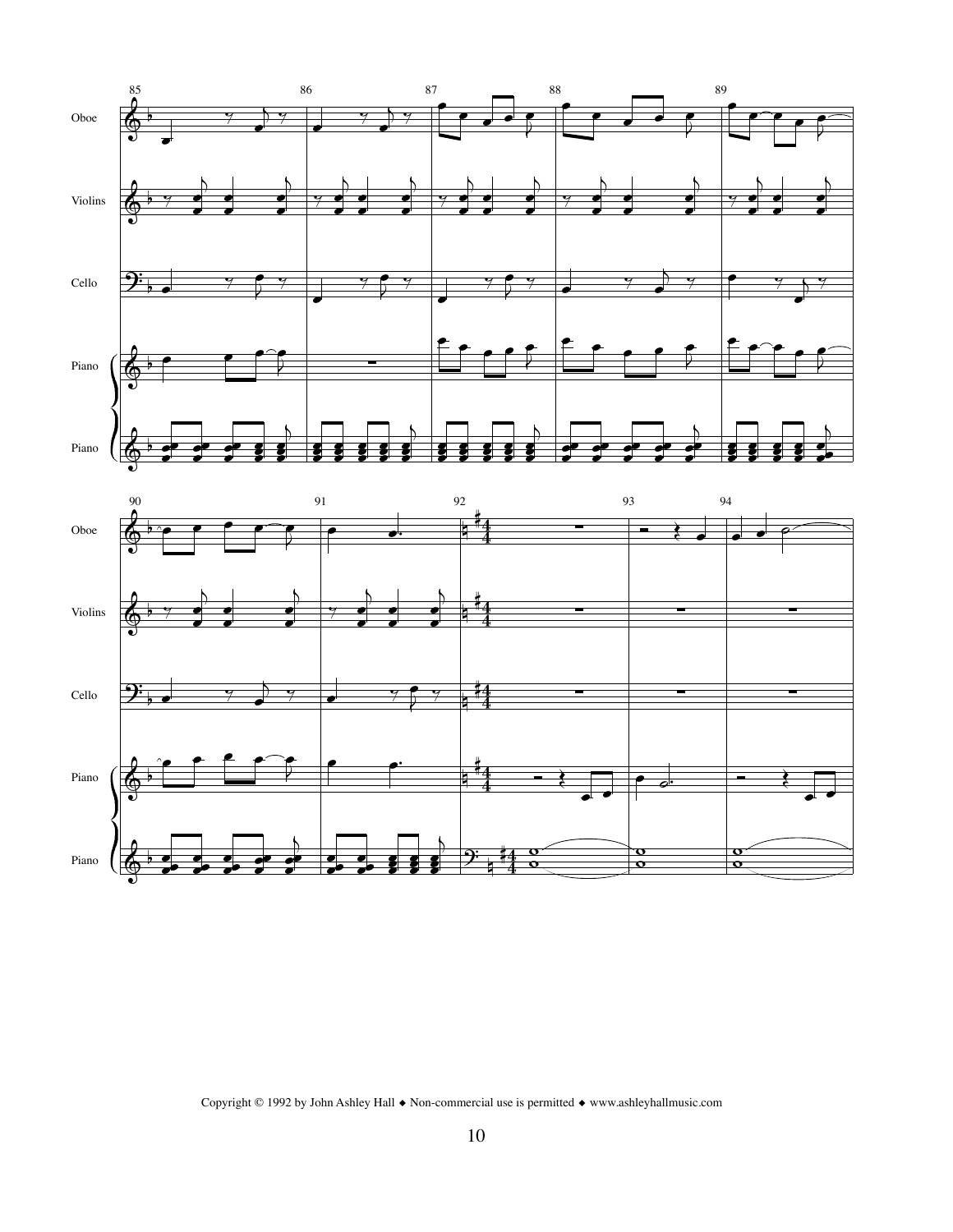

Copyright © 1992 by John Ashley Hall  $\bullet$  Non-commercial use is permitted  $\bullet$  www.ashleyhallmusic.com

 $\overline{\mathbf{o}}$ 

Cello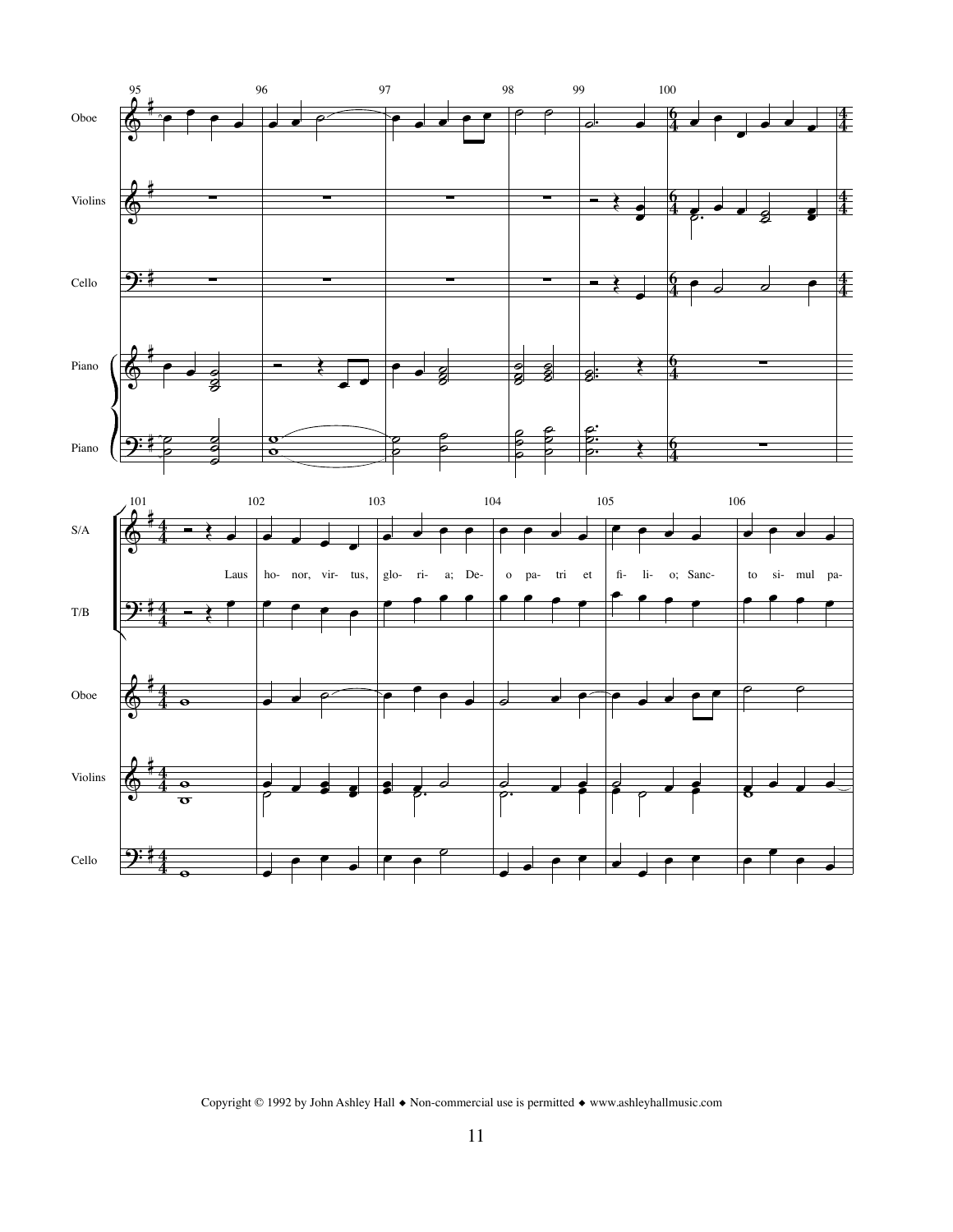



Copyright © 1992 by John Ashley Hall  $\bullet$  Non-commercial use is permitted  $\bullet$  www.ashleyhallmusic.com